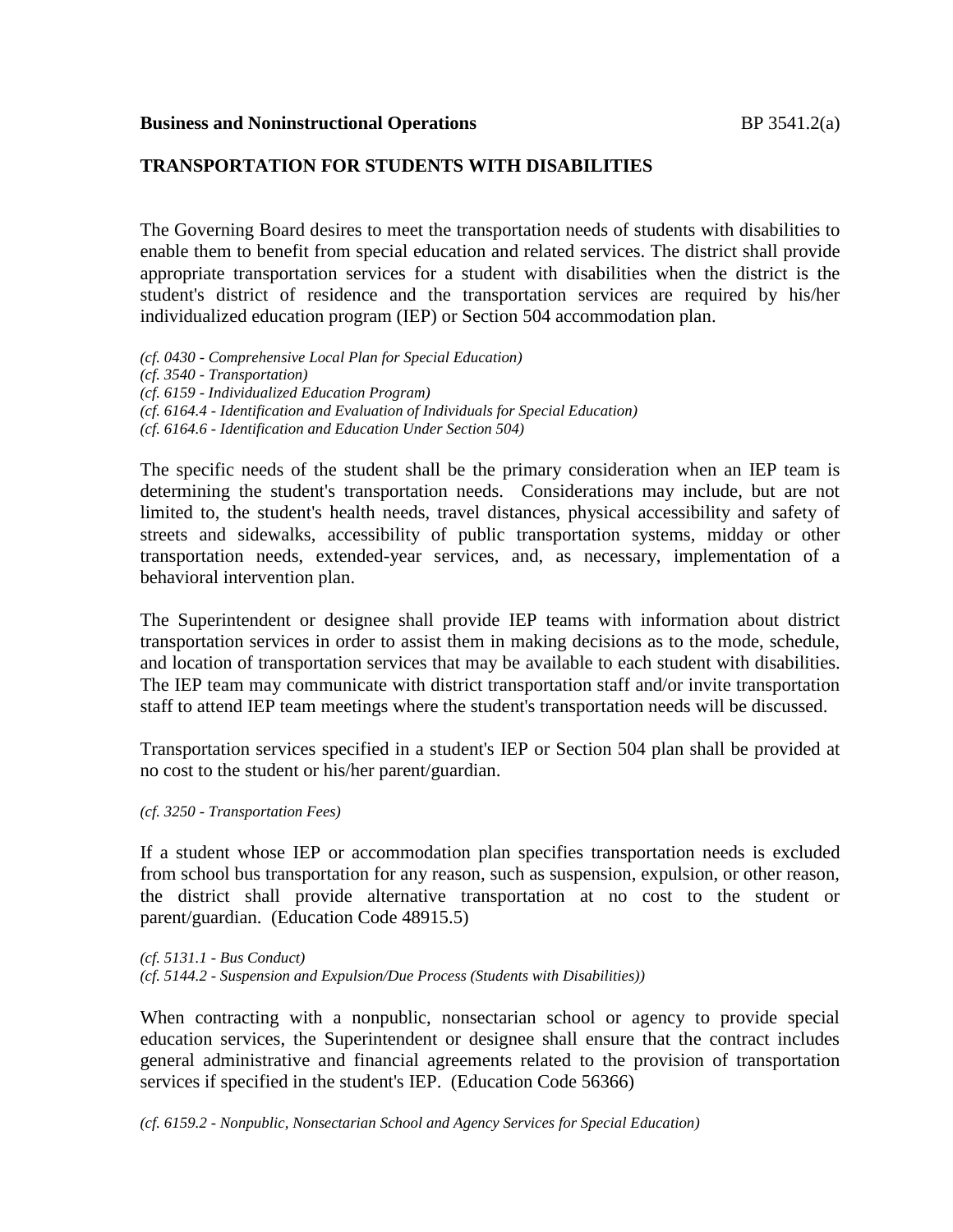## **TRANSPORTATION FOR STUDENTS WITH DISABILITIES** (continued)

The Superintendent or designee shall arrange transportation schedules so that students with disabilities do not spend an excessive amount of time on buses compared to other students. Arrivals and departures shall not reduce the length of the school day for these students except as may be prescribed on an individual basis.

*(cf. 0410 - Nondiscrimination in District Programs and Activities) (cf. 3541 - Transportation Routes and Services)*

The Superintendent or designee shall ensure that any mobile seating devices used on district buses are compatible with bus securement systems required by 49 CFR 571.222. (Education Code 56195.8)

*(cf. 3542 - School Bus Drivers)*

As necessary, a student with disabilities may be accompanied on school transportation by a service animal, as defined in 28 CFR 35.104, including a specially trained guide dog, signal dog, or service dog. (Education Code 39839; Civil Code 54.1-54.2; 28 CFR 35.136)

*(cf. 6163.2 - Animals at School)*

When transportation is not specifically required by the IEP or Section 504 plan of a student with disabilities, the student shall be subject to the rules and policies regarding regular transportation offerings within the district.

*Legal Reference: (see next page)*